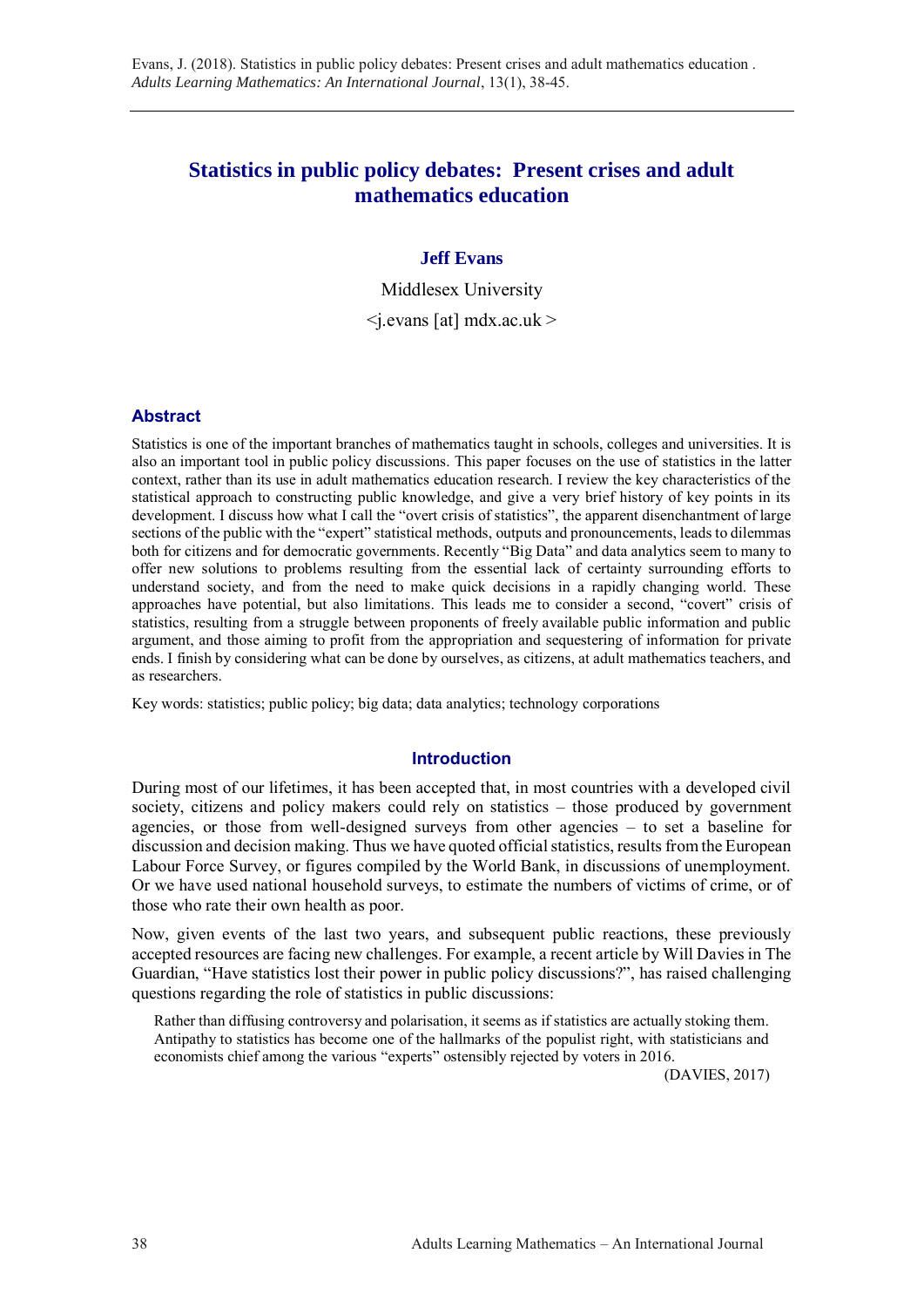Davies, writing just after the Brexit vote and the Trump victory, focuses on the UK and the US, but the issues apply more widely. Here, I first briefly consider key points of the statistical approach, and its historical development. I then explore the idea of a "crisis" in statistics, and argue that it is actually two different crises, based in different social groups. This leads me to consider the recently voguish notion of "Big Data", and the sorts of data analytics used with it. I finish with some suggestions about how citizens can withstand the most challenging features of the society that the large technology / media companies have established, and consider some ways that these ideas can be highlighted in the adult mathematics classroom.

## **The statistical approach, and a brief historical development**

In order to have a clear discussion, we need to understand that "statistics" can refer to three different aspects, though they are related:

(i) statistical data, and / or

(ii) statistical techniques of data analysis (e.g. averages, measures of spread and correlation, statistical models), and / or

(iii) the particular discipline, which of course includes "experts" in its ideas and procedures.

Key examples of the ideas and procedures of statistics include:

- The importance of investigating a representative sample from a specified population about which one wishes to draw conclusions, and familiarity with the methods of representative sampling and with the drawing of inferences from samples
- The importance of comparable and stable measurements of all the members of the sample, and knowledge of ways to assure the quality of such measures
- The *difference* between correlation and causation, and ways to design studies so as to be able to construct more dependable explanations for what is observed

From the late 17th century, the idea gained ground that statistics should be used to understand an entire population (not only potential soldiers, or tax-payers). Originally, this was not necessarily to be done using numbers, as in geographical descriptions of various German states, preunification. In England William Petty & John Graunt introduced the estimation of population size via counting of deaths, rather than via a census (costly).

In 18th and 19th century, in post- Revolutionary France, statistics began to be produced by trained cadres in a centralised statistical office. Across Europe and beyond, in data analysis, the normal distribution was found to be surprisingly powerful for supporting the growth of scientific knowledge, in quantifying and understanding apparently unrelated phenomena:

- (i) errors of measurement (Gauss),
- (ii) approximations to probabilities of gambling outcomes (de Moivre), and
- (iii) the distribution of physical (and mental) characteristics (Quetelet, Galton).

This distribution was argued to underlie variation in a large number of natural phenomena, and so became an assumption of much data analysis well into the 20th century.

In the 19th and 20th centuries, around the world, specific indicators, clearly defined and systematically produced, were constructed for simplifying description of diverse and complex populations. Examples include: population size and vital statistics (births, marriages, deaths);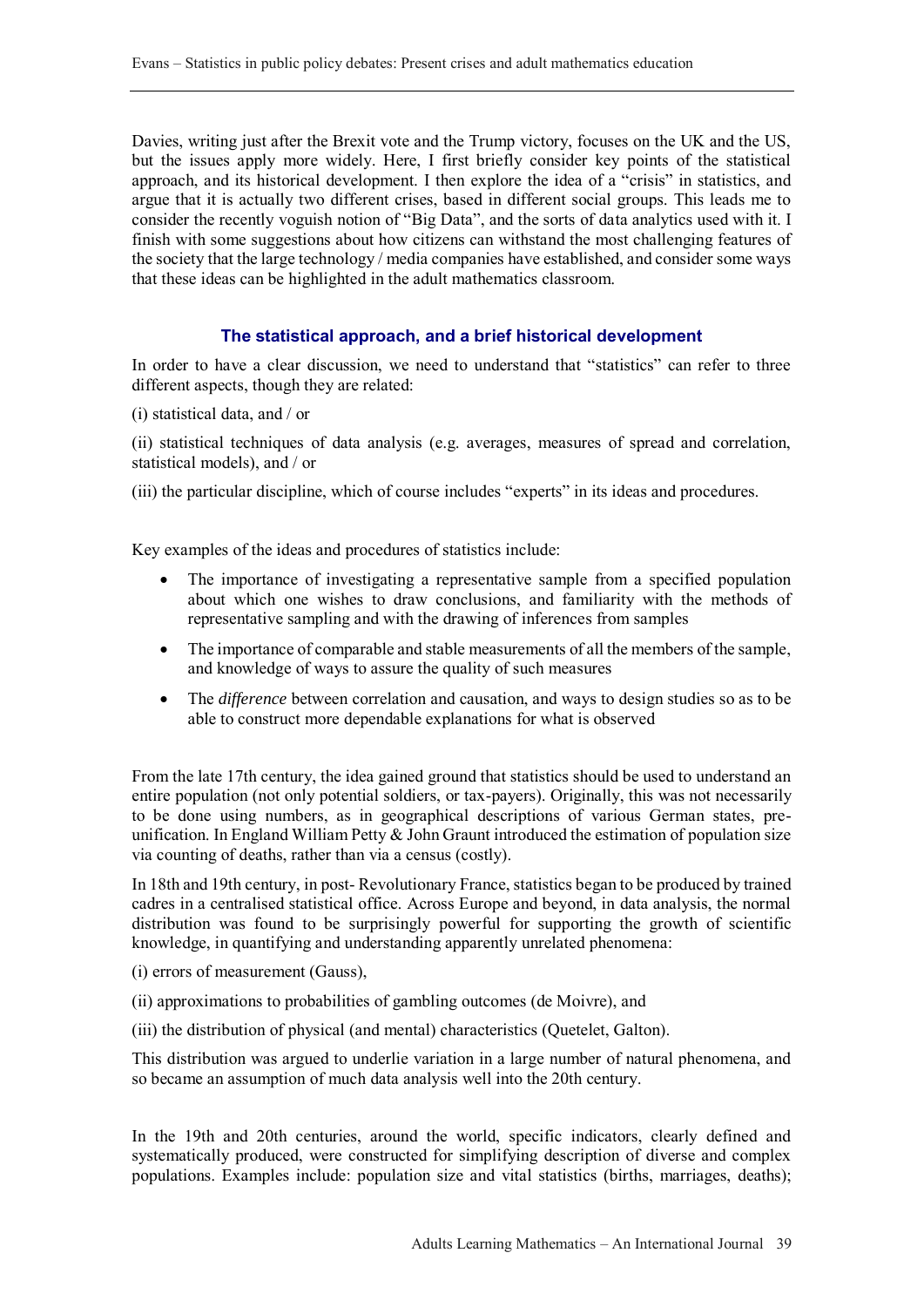classifications of disease, national income statistics (e.g. GDP). Surveys and opinion polls of representative samples of the population, and of subgroups, using variations of simple random sampling (itself an advance on haphazard sampling) were introduced. Experimental designs (nowadays called Randomised Controlled Trials - RCTs) were introduced for agricultural trials and extended into the study of medicine and psychology; quasi-experimental designs were introduced from the 1960s, to increase their applicability to contexts where experimental designs were ethically or practically impossible. In addition, in line with a widespread general concern with comparative methods in the social sciences and history, there were efforts in statistical data production to enhance comparability across time, and across nations and subgroups. Overall, statistical data have allowed democratic countries, in particular, to sharpen their political agendas, and to design progressive policies, when the will and the resources to do so were available.

## **The "overt crisis" of statistics and resulting dilemmas for citizens and democratic governments**

Some dimensions of the current crisis include an increasing lack of trust in statistical data, and a consequent decline in their authority. For various reasons this has become particularly evident in the UK and the USA over recent years. For example, Davies (2017) cites survey results in the US which indicated that 68% of Trump supporters distrusted government economic statistics; and in the UK, that 55% distrusted data on "the number of immigrants living here"; see also Pew Research Center (2018, 14 May). This leads people to brand any evidence that seems contradictory to their preferred worldview as "fake news", or as something fabricated by "experts". Thus there is evidence of a lack of generally accepted baselines for discussing competing claims about society; and consequently a resort to "speaking one's own truth", and drawing on "intuition" and emotion as alternative bases of knowledge.

We can consider further some important aspects of these contemporary reactions to statistics. A key dilemma arises from the need to govern the population as a whole vs. (increasing) pressures to respond to feelings of particular citizens in a particular place and time. This can lead for example to a mismatch between what politicians say about the general state of the labour market, and local experience of the labour market, by individuals or by neighbourhood groups. Recently, such problems have been aggravated by a difficulty of satisfactorily portraying the state of the nation, with the use of summary statistics – because of the fragmentation of available identities and the foregrounding of differences within society. Even if one tries to be sensitive to social differences, by avoiding an overly crude use of averages, the available measures of spread, such as the standard deviation or the range, cannot capture the full quality of the differences currently emerging, say in sexual identity or political allegiance.

Thus there have been strains on existing classifications and definitions, due to changes in cultural politics – more fluid identities, attitudes and beliefs (emotions), and the reshaping of global economy and society. This has made various definitions more complex e.g. of unemployment, or GDP, or even gender. There has been an evident need not only to classify, but also to measure, say *intensity* of employment, or *commitment* to actually exercising one's "voting preference" on election day.

There have also been challenges in ensuring comparability across time, as the governance of states has changed (or fragmented), and especially comparability across nations, for example as the number and variety of countries participating in PISA has changed. For example, it is one thing to rank 10th in a set of 23 countries in the PIAAC survey; it means something different to rank 10th in a group of 62 countries in PISA.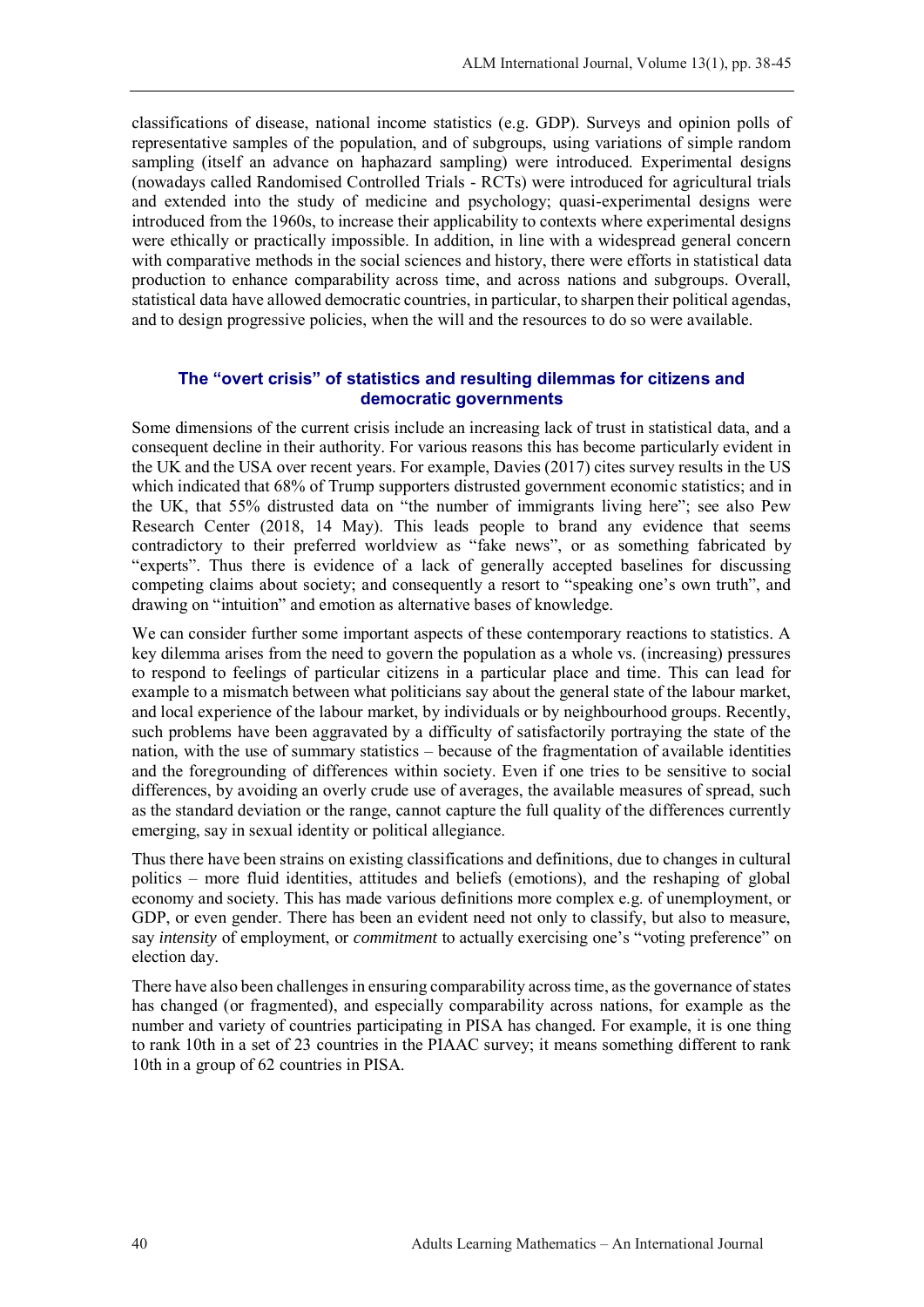## **And now … Here come Big Data and Data Analytics**

#### **What is Big Data? What are Data Analytics?**

Big Data and data analytics are seen as possible solutions to pressing problems, such as limited research capability or the difficulty in producing the results of complex analyses in a timely fashion. Big Data can be characterised as the availability of exceedingly large amounts of data. However, these are accumulated by default, as a by-product of other processes, usually without attention to research design (e.g. sampling), but requiring the extensive use of electronic technology for capture, analysis, and presentation.

Examples of *Big Data* include the use of speed cameras or other video cameras, for behaviour monitoring, and for storage of alleged proof of mis-behaviour (allowing efficient legal prosecution). The use of loyalty cards allows monitoring of purchasing behaviour, plus correlation of such data with a number of demographic variables - "freely" produced by the card-holders themselves – so as to facilitate the targeting of marketing communications – with an option of experimenting with differential "special offers" (or experimental treatments). A further example is the harvesting of electronic texts – from individual acts of communication, which in an earlier time might have been assumed to be private, e.g. information searches, social media posts (and possibly emails and internet phone calls?). These texts can now be subjected to *data analytics*; this collection of techniques includes *data mining*, where many of the data analysis decisions are made by "artificial intelligence" – algorithms run by machines, rather than by human analysts. These are supplemented by *data linkage* (linking of data on a person from several databases), and *sentiment analysis*, used to striking effect by certain companies in the US election and the UK referendum (Cadwalladr, 2017).

Other examples are perhaps more positive: "Citizen science" (e.g. astronomical observation by many citizens) and "Citizen maths" (performing time-consuming calculations / simulations by many citizens). In contrast, Mass Observation, begun in 1937 and continuing in various forms to the present, was not electronically supported, and relied on named volunteers to do the interviews and the observations (Hubble, 2010).

#### **Issues with Big Data and Data Analytics**

In methodological terms, the data involved is "big" indeed, i.e. not limited in the ways relevant to the pre-electronic period, but there are several serious limitations. First, the approach involves "haphazard" harvesting of large amounts of data – indeed impressive amounts. However, a huge sample can still be biased (e.g. Marsh, 1979) and, if there is no known sampling design, generalisation to any recognisable population will be difficult in principle.

In many cases too, the data comes without settled categories, since people can take on selfselected identities. This means that data from one database may be hard to "link" with data from another, and it thus may be difficult to analyse even degrees of correlation. Further, even if you have access to a huge data set, and that data shows a very *high correlation* between A and B, that still does not prove that A causes B!

Other more political issues arise for the responsible citizen – to do with freedom of the consumer (data provider), privacy and ownership of data. The "freely chosen" declarations of "informed consent" (EULAs) that individuals are asked to sign in order to use a range of applications provided by the technology companies – and that many sign in an inappropriately off-hand way – may be agreed to long before some particular data is extracted from the "user", and the permissions thereby granted are considered currently to be for forever. Data linkage raises not only technical issues (about how to do it accurately), but also issues of privacy: Would you want data from your medical records to be linked to your income tax return information, or to your Facebook page? If this sounds far-fetched, see the striking novel, *The Circle* (Eggers, 2014), which describes a fictional company, with a resemblance to a combination of Facebook and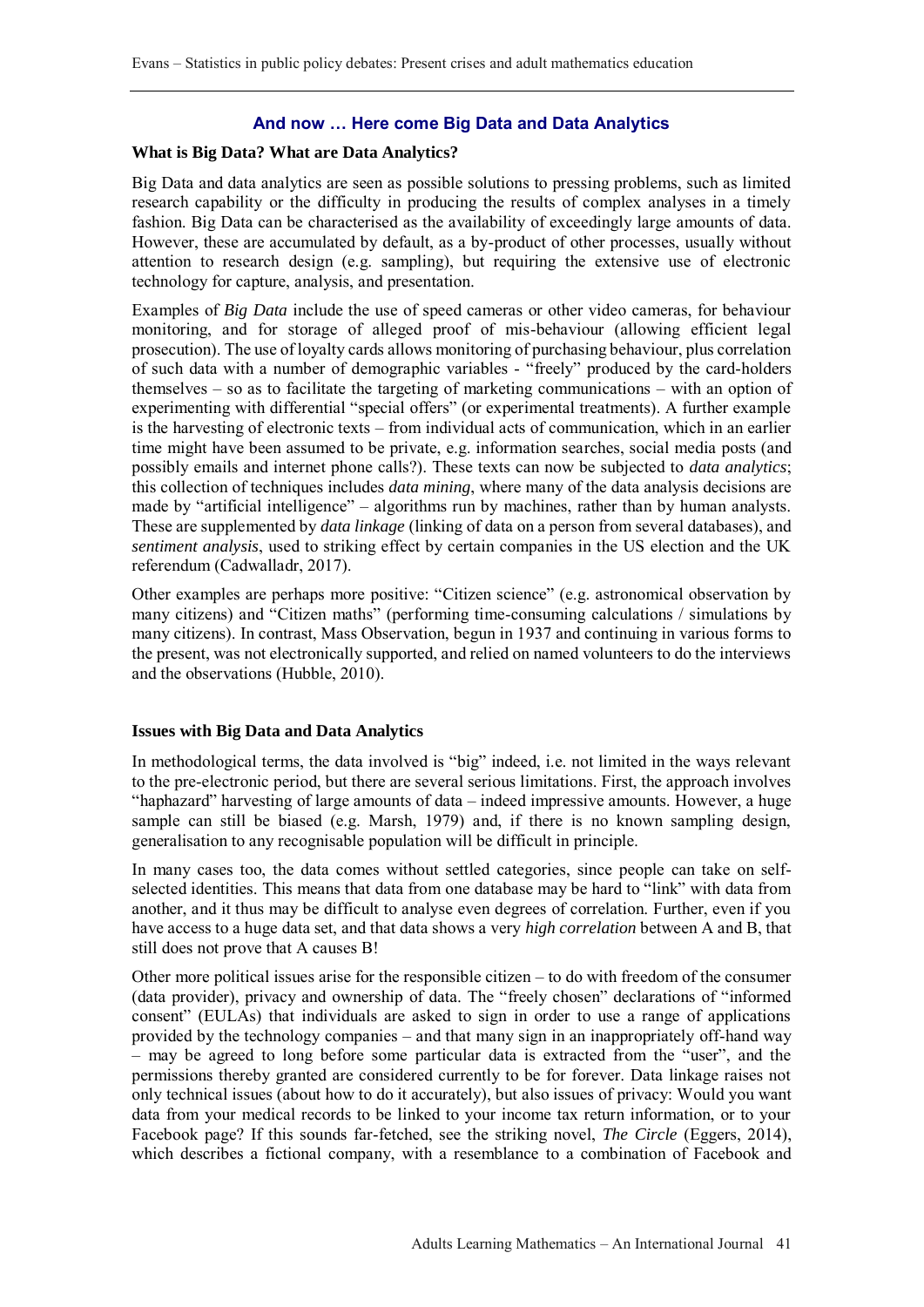Google, which proclaims a commitment to "total transparency" … with instructive consequences for the idea of privacy!

Much data nowadays is *appropriated* by private companies, for their own uses, in much the same way that common lands in English villages were appropriated by private landowners since the 17th century, during periods of "Enclosures"; see e.g. Polyani, (2001). These private companies have few or no obligations towards openness or transparency – though much rhetoric is often heard. Thus the user of the services, who is also of course the provider of the data, may never know what the data says about them – much less how it might be interpreted later by an unknown, and perhaps suspicious, user.

# **The covert crisis: from a "logic of statistics" to a "logic of data analytics"**

Thus, we have aspects of a second, "covert", crisis of statistics, based on opposing ideas of knowledge. On the one side, we have the "experts" of the Office of National Statistics – bound by research ethics, and monitored by UK Statistics Authority – and on the other, the experts of Google, Facebook, and other less known policy actors, such as Cambridge Analytica (Cadwalladr, 2017-18, e.g. 2017). These latter appropriate data from unsuspecting individuals, link it with information available from public or privatised databases, analyse it (sometimes) and sell it on to a range of customers, to be used for purposes, including "tailored messaging" – by marketers, politicians, "opinion formers". Some of these interests are oriented to maximising the appropriation of other people's data, so as to maximise advertising revenues – the 'media corporations'. Others may be oriented to undermining rational, open, public discussion of values and policy – the "ideologues".

There are currently (July 2018) official investigations ongoing into the way these methods were used by the Brexit campaigns in the UK, by the Trump campaign in the USA, and by the media corporations themselves. This is clearly a continuing process, with many landmarks. An important one is the establishment of the General Data Protection Regulations by the EU in May 2018; see https://www.eugdpr.org/ .

## **Summary**

The "overt crisis" of statistics appears to result from the public's disenchantment with the provision of statistics to be used as a basis for public discussions of policy. I have also aimed to describe a "covert crisis" lying behind the overt one, where certain interest groups are stoking the overt crisis for their own ends. For without statistics, and social research more generally, made available publicly and discussed freely (without interference or manipulation from unknown human beings, and non-human "bots"), we cannot construct unambiguous, objective, potentially consensus-forming claims about society – nor can we provide a corrective to faulty claims. In such a situation, there will be few mechanisms to prevent people from instinctive reactions and emotional prejudices.

Many have pinned their hopes on certain Open Data initiatives offered by state statistics and certain agencies. However, these public initiatives seem unlikely to be mirrored by the sharing of the results of data analytics by private corporations. In Davies's (2017) judgment, data analytics is "suited to detecting trends, sensing the mood, spotting things bubbling up" – but not so much for the type of social explanation that many feel is necessary in an advanced democracy. Further, the numbers produced by data analytics are "generated behind our backs and beyond our knowledge". And the results are appropriated, owned and sold on by private concerns – without the original providers' knowledge!

Thus, the battle is not between "an elite-led politics of facts versus a populist politics of feeling" (Davies, 2017). Rather, it is between those committed to public knowledge and argument versus those who profit from the privatisation of information and "the ongoing disintegration" of public knowledge and argument.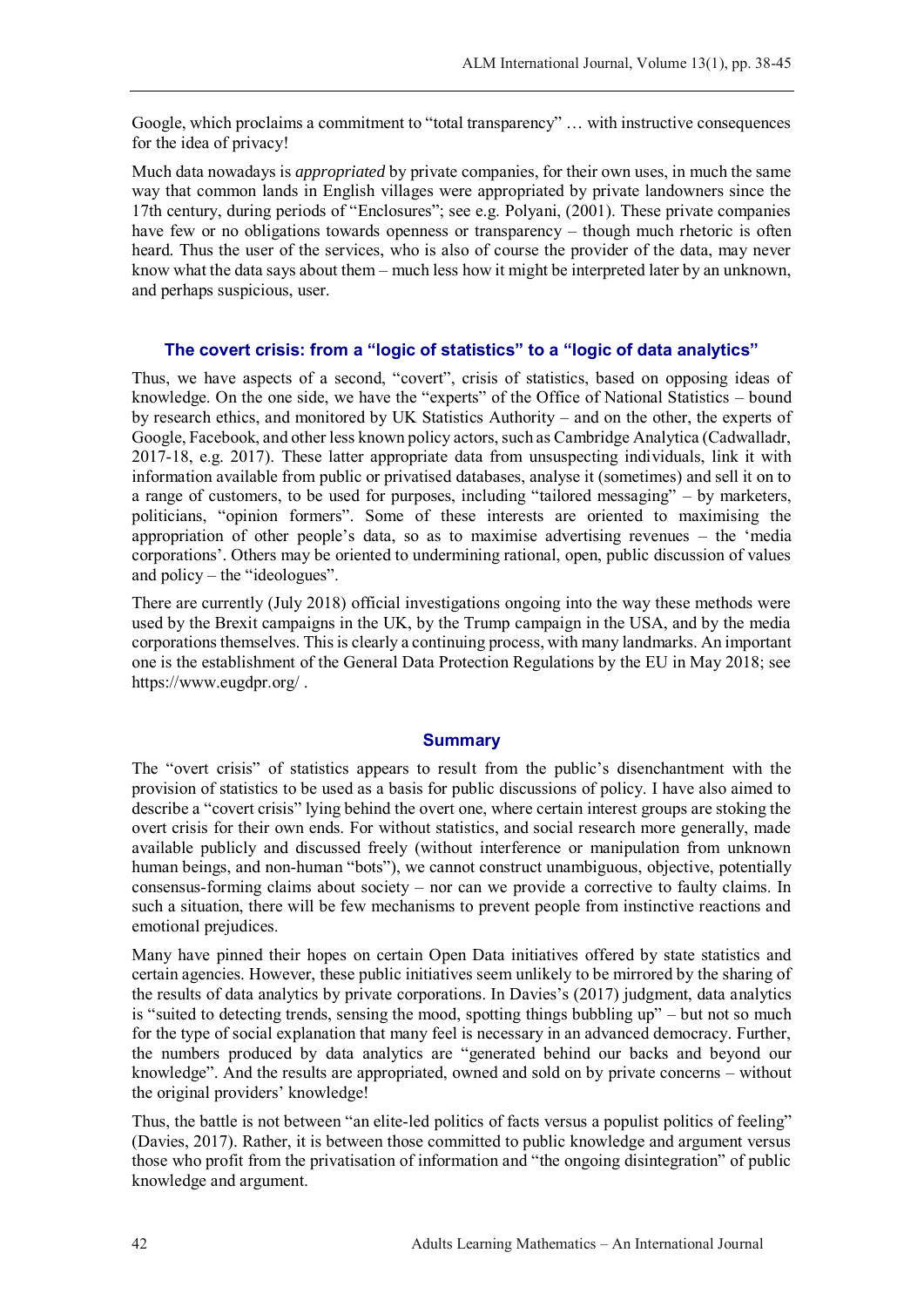## **Conclusion: What might be done?**

Here, we can focus on what might be done (a) by ourselves as citizens; (b) by teachers of adults' mathematics / numeracy; and (c) by researchers.

As citizens, it is important to rethink our relationship with IT and media companies, especially the "FAANGs" (Facebook, Amazon, Apple, Netflix, Google – and many users of Windows may not want to exclude Microsoft!).

a1. "There is no such thing as a free lunch.". So we need to read the EULA (End User Licensing Agreement) before we click to "Accept" the "free access" to software offered by many companies on the web. You are signing a contract, and you are giving something away in return: it is worth thinking about what that something is!

a2. Maybe there are still "free searches"? How many details of your life are on the file-server, of Google? Use gmail? Always "google" when you are searching? (There are alternatives: the search engine DuckDuckGo calls itself "The search engine that doesn't track you.")

a3. Maybe there is still "free" news? Of course, every news source must be selective. But the more they know about you and your "likes", the more selective they can be, so as not to disturb your bubble, and so as to keep you "clicking" (and providing them with income). The alternative is to get news from professional journalists, who take a somewhat broader view and will often have a long-term commitment to, and knowledge of, an issue - and they may occasionally come up with something surprising, like the Panama papers or the Paradise papers. Many good newspapers support the International Consortium of Investigative Journalists. But good journalism requires funds. In most countries, you can support a newspaper, by subscribing online, taking out a paid membership - or even by buying a copy, once in a while.

a4. "Think globally; act locally." Many things can still be bought at a local store, which employs local people, perhaps even some that you know. You can keep your Amazon account for the truly hard-to-find commodities.

a5. Many countries have "fact-checkers", e.g. agencies that check the more important claims made in the political and social sphere: e.g. Full Fact in UK (https://fullfact.org/). They are often charities that depend on financial support from members of the public.

As teachers of adults' mathematics / numeracy, we can encourage our students to consider their positions with respect to the trends described above, with the help of available statistics, and using surveys that can be done in the classroom.

b1. Many countries have available on the web a wealth of statistics produced by government or other agencies. For example, one could consider the data available on unemployment, and ask what it tells us about the current state of work, and "precarity" of employment (e.g. Evans, Ruane and Southall, 2019; Frankenstein, 2014). Or we could ask what is the level of migration into and from our country, and whether we could estimate the numbers of refugees, "economic migrants", and so on (e.g. Tyler, 2017). These are challenging questions, and we can expect one result to be that the students find that an apparently "objective" number comes with a lot of assumptions in these areas of discussion and indeed controversy!

b2. Examples can be given of cases in the era before "big data" where a very large sample could be very biased indeed (e.g. Marsh, 1979).

b3. Many examples of the difference between correlation and causation can be found in a good newspaper; a notorious example is the correlation over time between the number of storks in Germany and the number of human births – seeming to provide corroboration for the view that storks bring babies; see for example,

https://www.researchgate.net/publication/227763292 Storks Deliver Babies p 0008

b4. There is scope for a group of students researching themselves, as to the level of their use of Facebook, Twitter, and Amazon – and their reasons for their use, as well as their beliefs about how their date is used.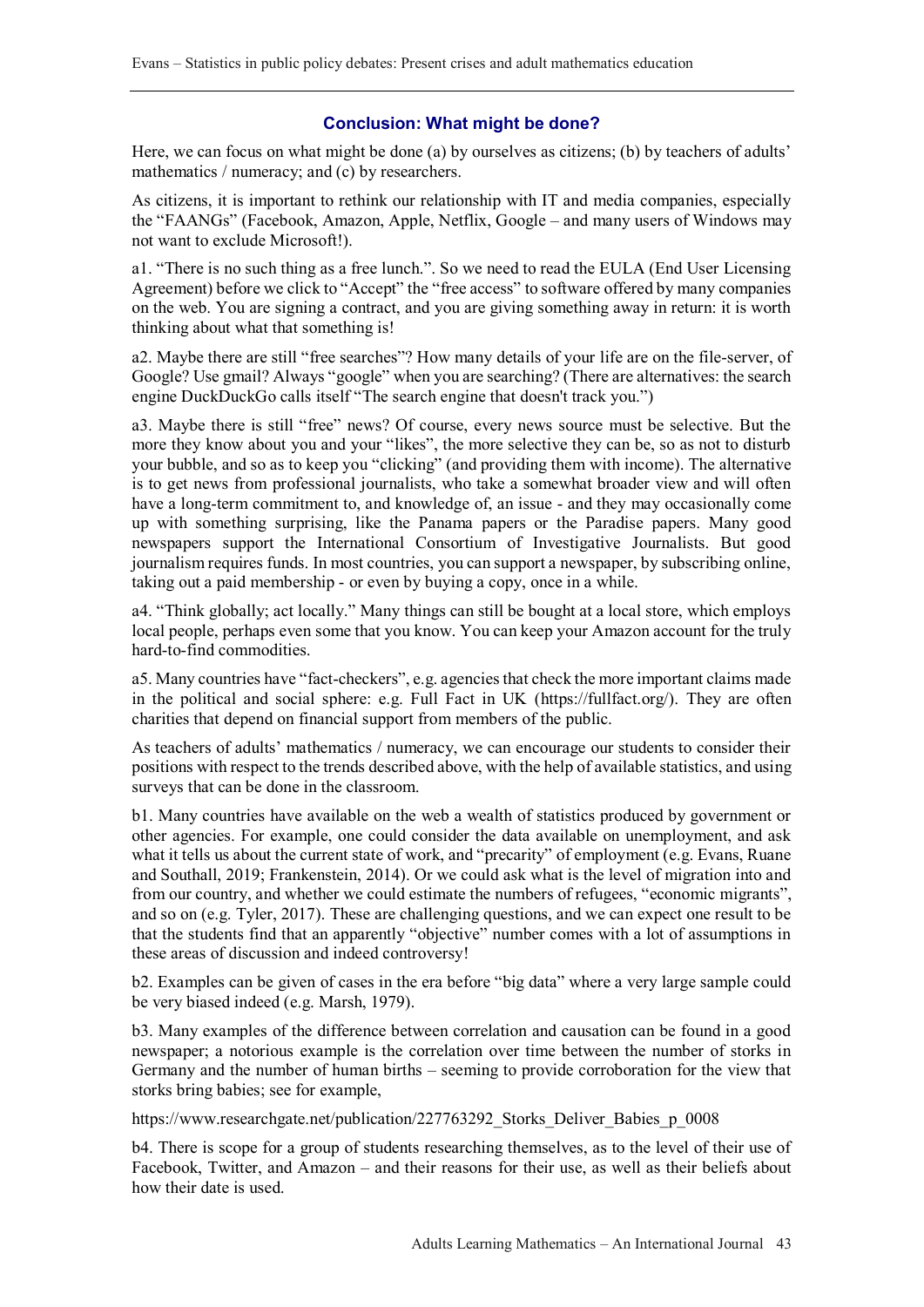As researchers, we might be interested in several types of research.

c1. Researchers might do the type of survey described above, but with a more wide-ranging questionnaire, and a larger and more representative sample.

c2. Further research and analysis is needed to investigate which feelings are most crucial in the "new politics of feeling" mentioned above. This need is most pressing for the groups characterised as "those left behind" in various traditionally democratic societies. on these issues. The most important would seem to be:

- Anxiety / Fear vs. Hope / Love
- Trust vs. Distrust
- Anger / Discrimination vs. Solidarity / Inclusion

Some forms of these feelings will be recognisable from the classroom, by mathematics educators and researchers. They are of course inter-related. For example, anger is often born of fear and anxiety and can be directed against recognisable "Others" (Mishra, 2017; Fraser, 2017).

### **Acknowledgements**

The author wishes to acknowledge with appreciation discussions with Ken Menzies, and with participants at a presentation at ALM-24 in Rotterdam, July 2017, and at an earlier conference of the British Society for Research into Learning Mathematics. Also, the helpful comments of two anonymous referees for this journal.

#### **References**

- Cadwalladr, C. (2017). Robert Mercer: the big data billionaire waging war on mainstream media, *The Observer*, 26 Feb. https://www.theguardian.com/politics/2017/feb/26/robert-mercer-breitbartwar-on-media-steve-bannon-donald-trump-nigel-farage
- Davies, W. (2017). How statistics lost their power, *The Guardian*, 19 Jan. https://www.theguardian.com/politics/2017/jan/19/crisis-of-statistics-big-data-democracy
- Eggers, D. (2014). *The Circle*. London: Penguin Books.
- Evans, J. (1989), Statistics and the Problem of Empiricism. In W. Blum, M. Niss, and I. Huntley (eds.), *Modelling, Applications and Applied Problem Solving: teaching mathematics in a real context*, pp. 28-35. Chichester: Ellis Horwood.
- Evans, J., Ruane, S. and Southall, H. (2019). Data in Society: Challenging Statistics in an Age of Globalisation. Bristol: Policy Press (forthcoming).

Frankenstein, M. (2014). A Different Third R: Radical Math, *Radical Teacher*, 100, Fall 2014.

- Fraser, N. (2017), Review of *The Age of Anger*, *The Guardian*, 26 Jan. https://www.theguardian.com/books/2017/jan/23/age-of-anger-pankaj-mishra-rage-rules-politics
- Hubble, N. (2010). *Mass Observation and Everyday Life: Culture, History, Theory*. Basingstoke: Palgrave Macmillan.
- Marsh, C. (1979). Opinion Polls Social Science or Political Manoeuvre? In J. Irvine, I. Miles, and J. Evans (eds.) *Demystifying Social Statistics*, pp. 268-288. London: Pluto Press.
- Mishra, P. (2017). *The Age of Anger*. London: Allen Lane.
- O'Neil, C. (2016). Weapons of Math Destruction: How Big Data Increases Inequlity and Threatens Democracy. London: Penguin.
- Pew Research Center (2018, 14 May). Trust, Facts and Democracy. http://www.journalism.org/2018/05/14/populist-views-more-than-left-right-identity-play-a-rolein-opinions-of-the-news-media-in-western-europe/#table